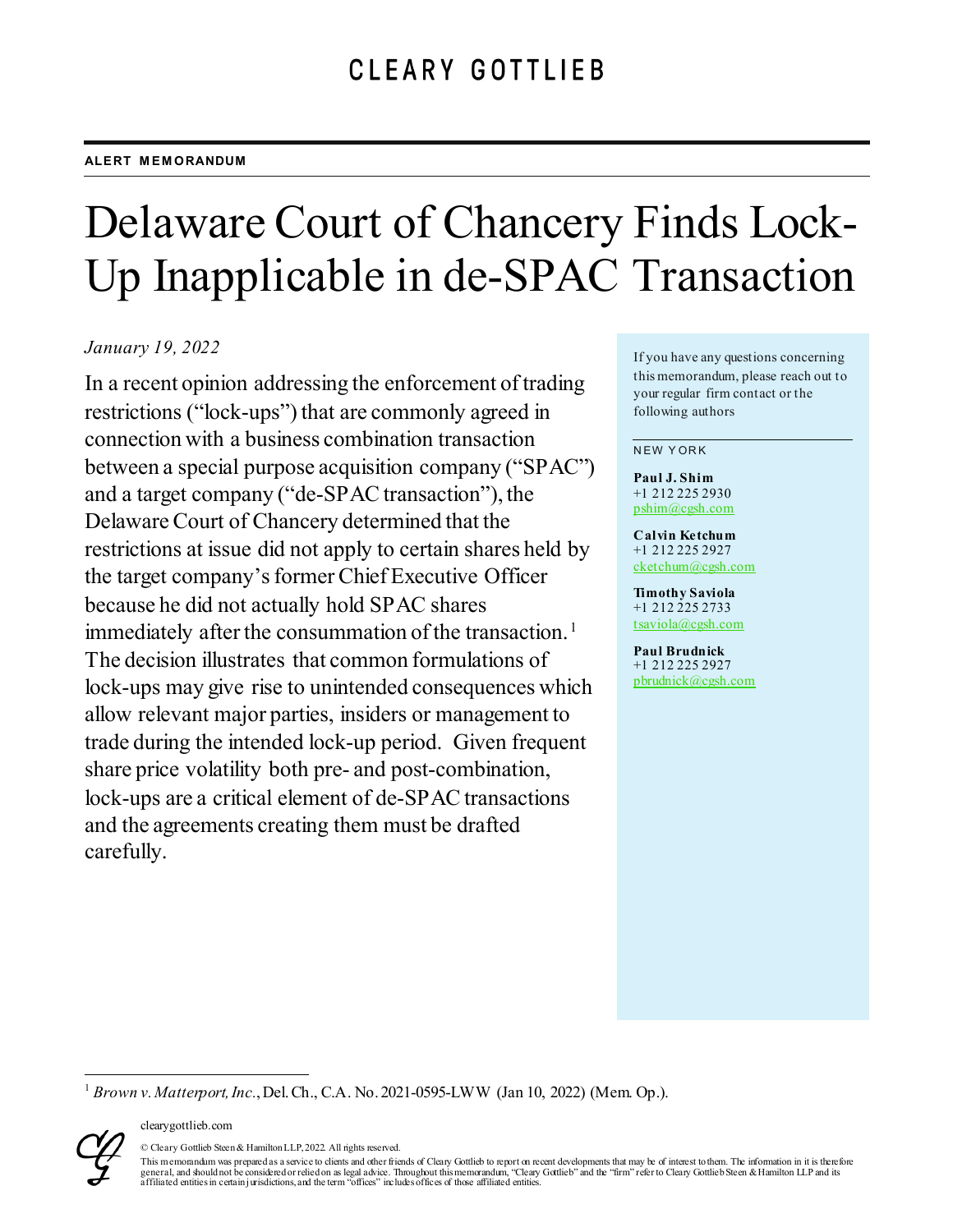### **Background**

In a typical de-SPAC transaction, a target company combines with the SPAC (often by merging into a subsidiary of the SPAC), and the stock of the target is cancelled and exchanged for the right to receive shares of the SPAC. The issuance of those shares is generally handled by the SPAC's transfer agent, either directly or pursuant to an exchange agreement and letters of transmittal which must be completed by stockholders (and which may include additional steps before the merger consideration is issued). While target shareholders beneficially own SPAC shares at the effective time of the business combination transaction, they are not legally holders of such shares until any applicable exchange steps are completed.

The ability of the target company's insiders (as well as insiders of the SPAC itself) to sell their SPAC shares after the merger is a key point of negotiation in any de-SPAC transaction. Trading restrictions are commonly imposed on shares of the post-closing combined company in order to (1) mitigate any share "overhang" that may exist shortly after closing, (2) provide proper incentives to all major parties to the business combination, including the SPAC sponsor, key target stockholders and management, and (3) encourage the parties to work together to create long-term stockholder value for a meaningful period of time after the consummation of the transaction.

Accordingly, it is common for key stockholders of the target company to agree not to transfer their shares of the SPAC for a certain period following the closing, typically 6 or 12 months, subject to certain customary exceptions. These transfer restrictions are often paired with corresponding restrictions on the SPAC's sponsors, who may be subject to a similar or identical lock-up applicable to their shares, warrants or other securities of the SPAC. These restrictions can project confidence to the market and serve as an incentive for performance, particularly because such restrictions commonly fall away if the combined company's share

price surpasses certain pre-determined price thresholds before the end of the lock-up period.

## *Matterport*

In February 2021, Matterport Operating, LLC ("Legacy Matterport") entered into an agreement to merge with a SPAC, Gores Holding VI, Inc. ("Gores"). Shortly before the merger was intended to close in July 2021, William J. Brown, Legacy Matterport's former Chief Executive Officer, sued for declaratory relief from the lock-up trading restrictions imposed in connection with the business combination, arguing that they did not apply to certain of his shares. [2](#page-1-0)

The lock-up provision in question is codified in the Amended and Restated Bylaws of the combined company ("New Matterport"), which provided as follows (emphasis added):

[T]he term "Lockup Shares" means the shares of Class A common stock *held by the Lockup Holders immediately following the closing of the Business Combination Transaction* (other than shares of Class A common stock acquired in the public market or pursuant to a transaction exempt from registration under the Securities Act of 1933, as amended, pursuant to a subscription agreement where the issuance of shares of Class A common stock occurs on or after the closing of the Business Combination Transaction) . . . .

Following an accelerated trial (in order to enable the Court to render its decision before the expiration of the lock-up trading restrictions), the Court found that the plain meaning of the bylaw was that it should apply only to shares actually outstanding immediately after the business combination—and not to shares which were issuable at such time but not actually issued for some time because the holder failed to exchange their target company shares. [3](#page-1-0)

<span id="page-1-0"></span> <sup>2</sup> *Id*. at 1, 5.